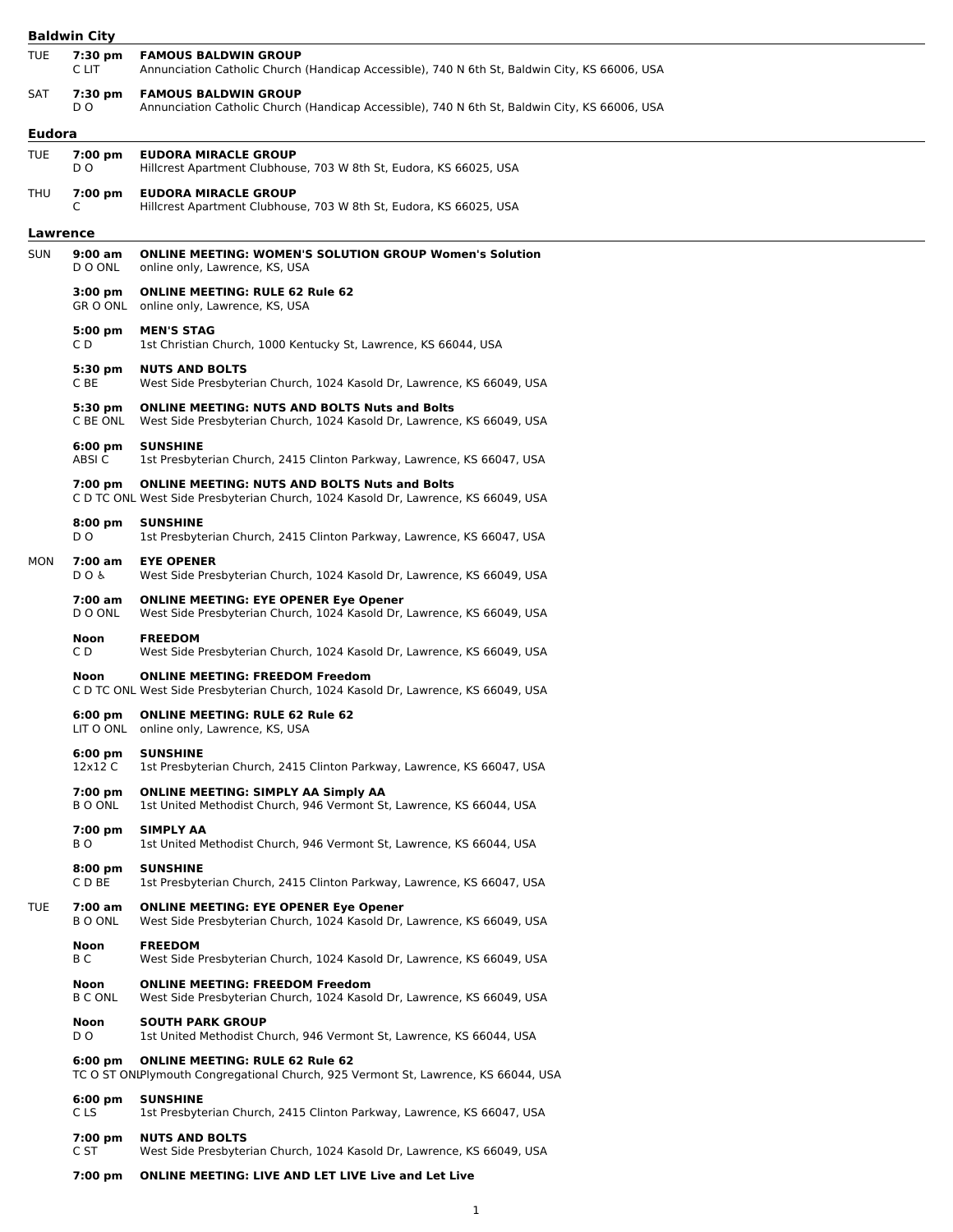## **Lawrence (contd.)**

D G L O ONLonline only, Lawrence, KS, USA **7:00 pm ONLINE MEETING: NUTS AND BOLTS (HYBRID) Nuts and Bolts** C ST ONL West Side Presbyterian Church, 1024 Kasold Dr, Lawrence, KS 66049, USA **8:00 pm SUNSHINE** B C 1st Presbyterian Church, 2415 Clinton Parkway, Lawrence, KS 66047, USA WED **7:00 am EYE OPENER** D O ♿︎ West Side Presbyterian Church, 1024 Kasold Dr, Lawrence, KS 66049, USA **7:00 am ONLINE MEETING: EYE OPENER Eye Opener** 12x12 O ONLWest Side Presbyterian Church, 1024 Kasold Dr, Lawrence, KS 66049, USA **Noon ONLINE MEETING: FREEDOM Freedom** online only, Lawrence, KS, USA **6:00 pm ONLINE MEETING: RULE 62 Rule 62** D TC O SP ONLymouth Congregational Church, 925 Vermont St, Lawrence, KS 66044, USA **6:00 pm SUNSHINE** D O 1st Presbyterian Church, 2415 Clinton Parkway, Lawrence, KS 66047, USA **7:00 pm EASY DOES IT** D O ♿︎ West Side Presbyterian Church, 1024 Kasold Dr, Lawrence, KS 66049, USA **7:00 pm ONLINE MEETING: SISTERS IN SOBRIETY Sisters In Sobriety** D O & ONL online only, Lawrence, KS, USA **8:00 pm SUNSHINE** D O 1st Presbyterian Church, 2415 Clinton Parkway, Lawrence, KS 66047, USA THU **7:00 am ONLINE MEETING: EYE OPENER Eye Opener** LIT O ONL West Side Presbyterian Church, 1024 Kasold Dr, Lawrence, KS 66049, USA **Noon ONLINE MEETING: FREEDOM Freedom** ABSI C ONL West Side Presbyterian Church, 1024 Kasold Dr, Lawrence, KS 66049, USA **Noon SOUTH PARK GROUP** D O 1st United Methodist Church, 946 Vermont St, Lawrence, KS 66044, USA **6:00 pm SUNSHINE** B C 1st Presbyterian Church, 2415 Clinton Parkway, Lawrence, KS 66047, USA **7:00 pm NUTS AND BOLTS** O SP West Side Presbyterian Church, 1024 Kasold Dr, Lawrence, KS 66049, USA **7:00 pm ONLINE MEETING: NUTS AND BOLTS Nuts and Bolts** O SP ONL West Side Presbyterian Church, 1024 Kasold Dr, Lawrence, KS 66049, USA **7:00 pm ONLINE MEETING: SIMPLY AA Simply AA** B TC O ONL 1st United Methodist Church, 946 Vermont St, Lawrence, KS 66044, USA **7:30 pm MEN'S STAG** B C 1st Christian Church, 1000 Kentucky St, Lawrence, KS 66044, USA **8:00 pm SUNSHINE** C D 1st Presbyterian Church, 2415 Clinton Parkway, Lawrence, KS 66047, USA FRI **7:00 am EYE OPENER** D O ♿︎ West Side Presbyterian Church, 1024 Kasold Dr, Lawrence, KS 66049, USA **7:00 am ONLINE MEETING: EYE OPENER Eye Opener** D O ONL West Side Presbyterian Church, 1024 Kasold Dr, Lawrence, KS 66049, USA **Noon FREEDOM** 12x12 C West Side Presbyterian Church, 1024 Kasold Dr, Lawrence, KS 66049, USA **Noon ONLINE MEETING: FREEDOM Freedom** 12x12 C ONlonline only, Lawrence, KS, USA **6:00 pm RULE 62** D O Trinity Episcopal Church ., 1011 Vermont St, Lawrence, KS 66044, USA **6:00 pm SUNSHINE** D O 1st Presbyterian Church, 2415 Clinton Parkway, Lawrence, KS 66047, USA **8:00 pm PHOENIX GROUP** Callahan Creek Building, 805 New Hampshire St, Lawrence, KS 66044, USA **8:00 pm PHOENIX GROUP: ONLINE MEETING Phoenix Group** online only, Lawrence, KS, USA **8:00 pm SUNSHINE** D O 1st Presbyterian Church, 2415 Clinton Parkway, Lawrence, KS 66047, USA

## SAT **8:00 am ONLINE MEETING: EYE OPENER Eye Opener**

TC O SP & OWEst Side Presbyterian Church, 1024 Kasold Dr, Lawrence, KS 66049, USA